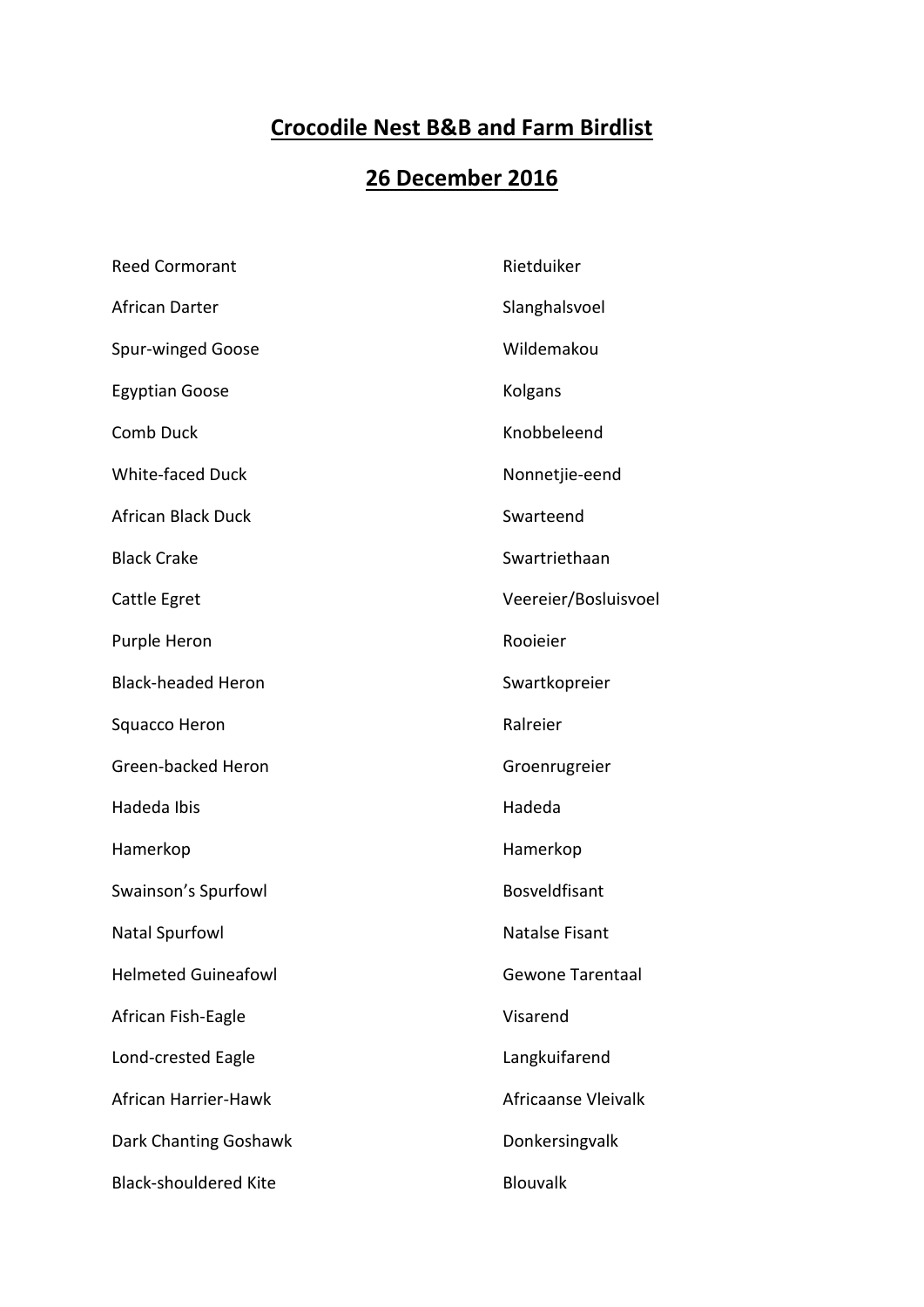| Gabar Goshawk                    | Witkruissperwer    |
|----------------------------------|--------------------|
| African Goshawk                  | Afrikaanse sperwer |
| Spotted Eagle-owl                | Gevlekte ooruil    |
| <b>Barn Owl</b>                  | Nonnetjie-uil      |
| African Wood-Owl                 | <b>Bosuil</b>      |
| Pearl-spotted Owlet              | Witkoluil          |
| Fiery-necked Nightjar            | Africaanse Naguil  |
| Speckled Pigeon                  | Kransduif          |
| African Olive-Pigeon             | Geelbekbosduif     |
| African Green Pigeon             | Papegaaiduif       |
| Red-eyed Dove                    | Grootringduif      |
| Cape Turtle-dove                 | Gewone Tortelduif  |
| Laughing Dove                    | Rooibosrduifie     |
| <b>Emerald-spotted Wood-Dove</b> | Groenflekduifie    |
| <b>Tambourine Dove</b>           | Witborduifie       |
| Grey-headed Parrot               | Savannepapegaai    |
| <b>Purple-crested Turaco</b>     | Bloukuifloerie     |
| Narina Trogon                    | <b>Bosloerie</b>   |
| African Cuckoo                   | Afrikaanse Koekoek |
| <b>Red-chested Cuckoo</b>        | Piet-my-vrou       |
| <b>Black Cuckoo</b>              | Swartkoekoek       |
| Jacobin Cuckoo                   | Bontnuewjaarsvoel  |
| Diderick Cuckoo                  | Diederikkie        |
| <b>Burchell's Coucal</b>         | Gewone Vleiloerie  |
| <b>Speckled Mousebird</b>        | Gevlekte muisvoel  |
| <b>Common Swift</b>              | Europese windswael |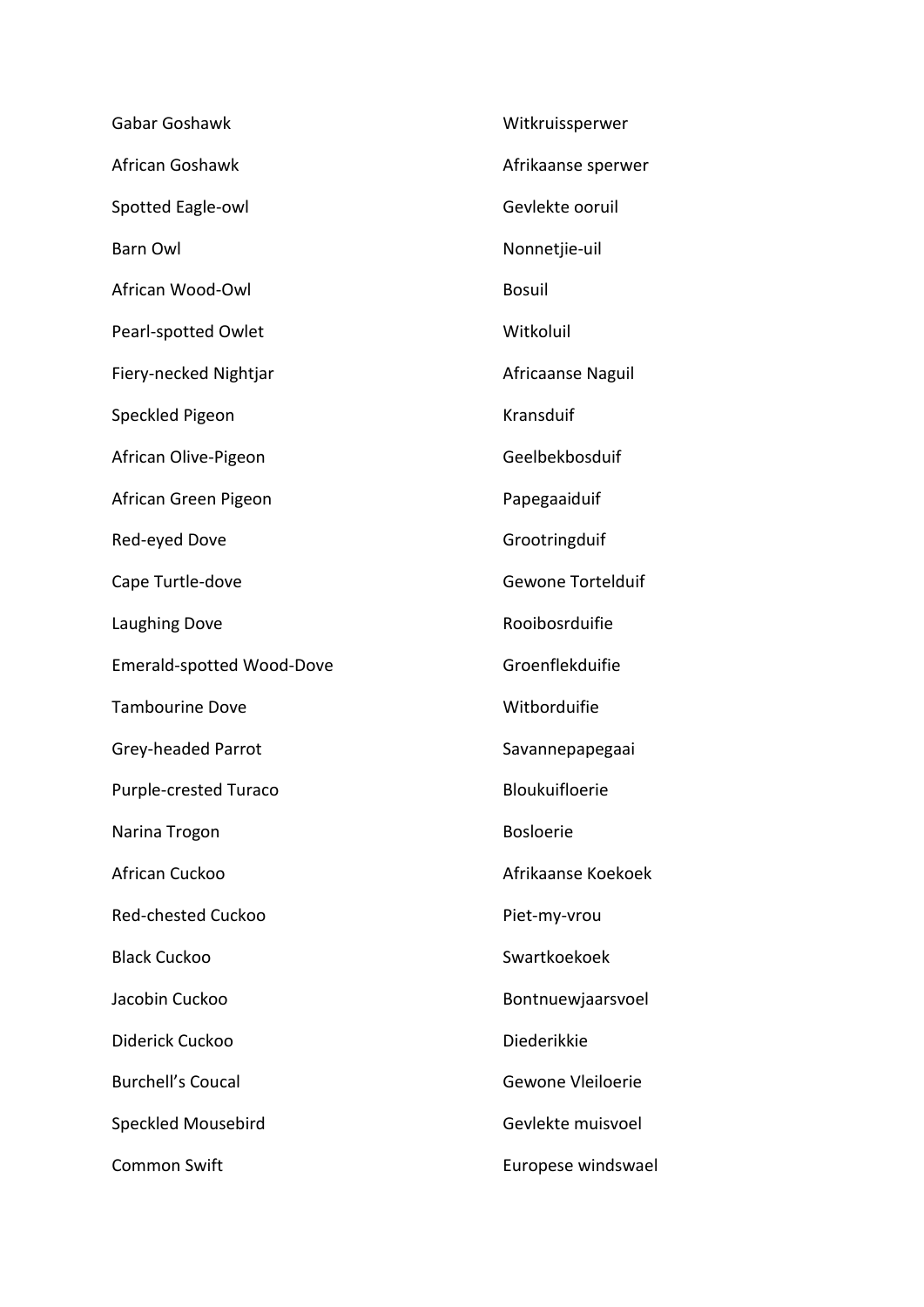| Little Swift                 | Kleinwindswael        |
|------------------------------|-----------------------|
| White-rumped Swift           | Witkruiswindswael     |
| <b>African Palm-Swift</b>    | Palmwindswael         |
| Lesser Striped Swallow       | Kleinstreepswael      |
| <b>Barn Swallow</b>          | <b>Europese Swael</b> |
| <b>Black Saw-wing</b>        | Swartsaagvlerkswael   |
| Giant Kingfisher             | Ruisevisvanger        |
| Pied Kingfisher              | Bontvisvanger         |
| Malachite Kingfisher         | Kuifkopvisvanger      |
| African Pygmy-Kingfisher     | Dwergvisvanger        |
| <b>Woodland Kingfisher</b>   | Vosveldvisvanger      |
| Brown-hooded Kingfisher      | Bruikopvisvanger      |
| White-fronted Bee-eater      | Rooikeelbyvreter      |
| Little Bee-eater             | Kleinbyvreter         |
| <b>Trumpeter Hornbill</b>    | Gewone Boskraai       |
| Green Wood-Hoopoe            | Rooibekkakelaar       |
| Common Scimitarbill          | Swartbekkakelaar      |
| African Hoopoe               | Hoephoep              |
| <b>Black-collared Barbet</b> | Rooikophoutkapper     |
| <b>Crested Barbet</b>        | Kuifkophoutkapper     |
| <b>Acacia Pied Barbet</b>    | Bonthoutkapper        |
| Cardinal Woodpecker          | Kardinaalspeg         |
| Golden-tailed Woodpecker     | Goudstertspeg         |
| Southern Black Tit           | Gewone Swartmees      |
| Pied Crow                    | Witborskraai          |
| Eastern Black-headed Oriole  | Swartkopwielewaal     |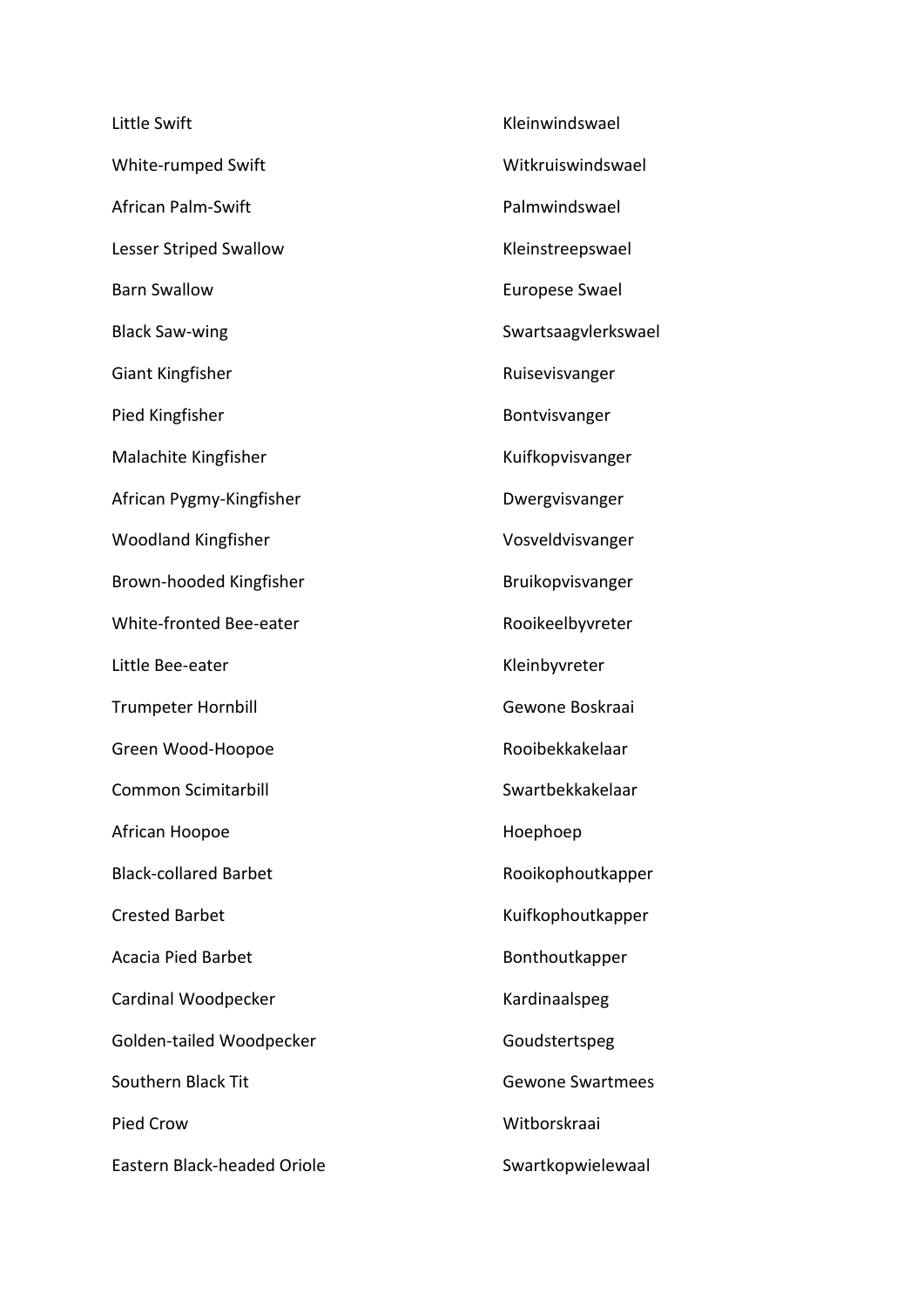| Arrow-marked Babbler        | Pylvlekkatlagter       |
|-----------------------------|------------------------|
| Dark-capped Bulbul          | Swartoogtiptol         |
| Sombre Greenbul             | Gewone Willie          |
| Yellow-bellied Greenbul     | Geelborswillie         |
| Olive Thrush                | Olyflyster             |
| Kurrichane Thrush           | Rooibeklyster          |
| Groundscraper Thrush        | Gevleckte Lyster       |
| Red-capped Robin-Chat       | Nataljanfrederik       |
| White-browed Robin-Chat     | Heuglinjanfrederik     |
| White-throated Robin-Chat   | Witkeeljanfrederik     |
| White-browed Scrub-Robin    | Gestreepte wipstert    |
| Yellow-bellied Eremomela    | Geelpensbossanger      |
| Little Rush-Warbler         | Kaapse Vleisanger      |
| Green-backed Cameroptera    | Groenrugkwekwevoel     |
| <b>Bar-throated Apalis</b>  | Bandkeelkleinjantjie   |
| Tawny-flanked Prinia        | Bruinsylanstertjie     |
| Spotted Flycatcher          | Europese Vlieevanger   |
| Ashy Flycatcher             | Blougrysvlieevanger    |
| South Black Flycatcher      | Swartvlieevanger       |
| African Paradise-Flycatcher | Paradysvlieevanger     |
| Cape White-eye              | Kaapse glasogie        |
| Cape Batis                  | Kaapse bosbontrokkie   |
| <b>Chinspot Batis</b>       | Witliesbosbontrokkie   |
| Cape Wagtail                | Gewone Kwikkie         |
| African Pied Wagtail        | Bontkwikkie            |
| Southern Boubou             | Suidelike Waterfiskaal |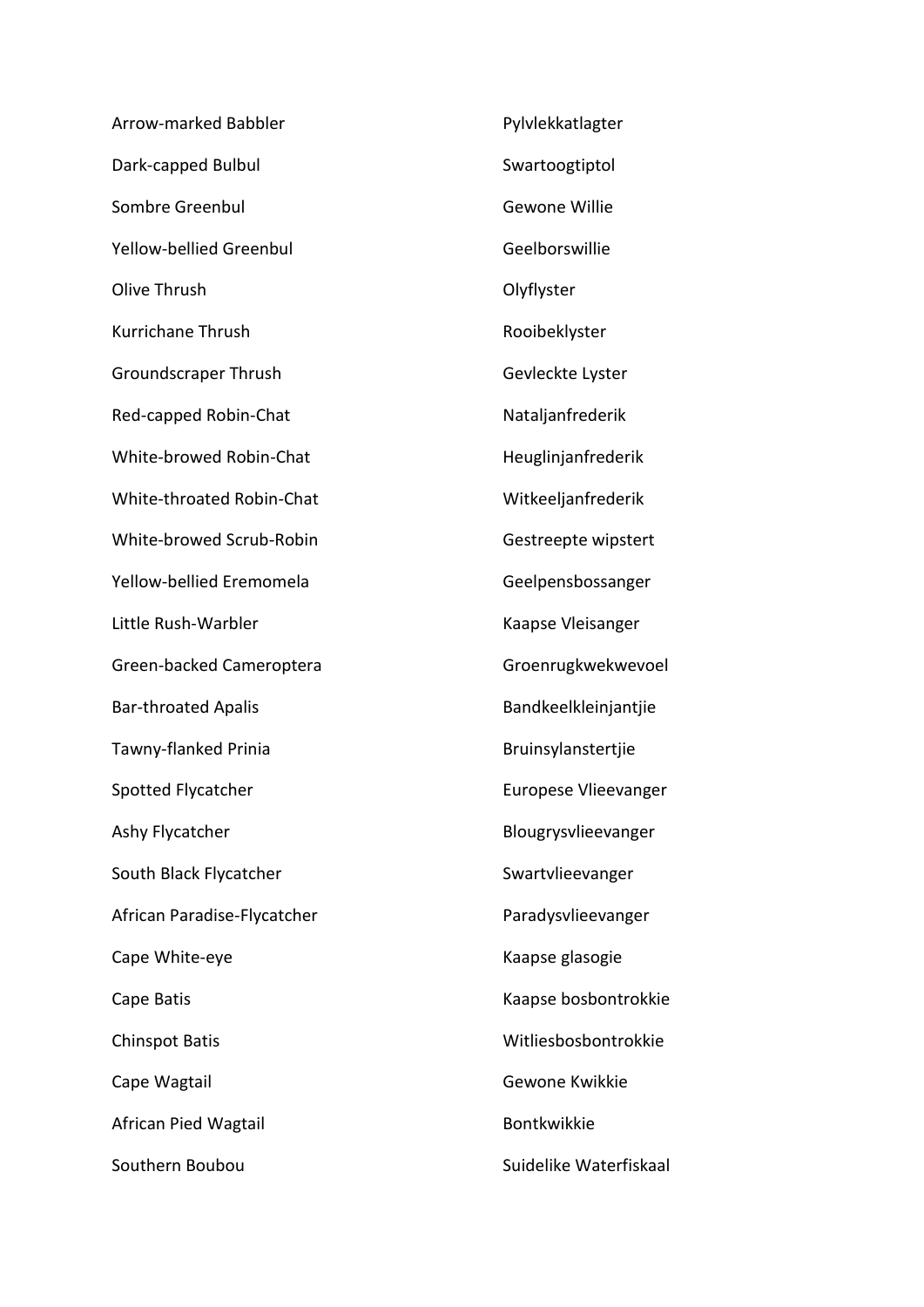| <b>Black-crowned Tchagra</b>           | Swartkroontjagra           |
|----------------------------------------|----------------------------|
| Grey-headed Bush-Shrike                | Spookvoel                  |
| <b>Black-backed Puffback</b>           | Sneebal                    |
| Violet-backed Starling                 | Witborsspreeu              |
| Scarlet-chested Sunbird                | Rooiborssuikerbekkie       |
| Amethyst Sunbird                       | Swartsuikerbekkie          |
| <b>Collared Sunbird</b>                | Kortbeksuikerbekkie        |
| White-bellied Sunbird                  | Witpenssuikerbekkie        |
| <b>Greater Double-collared Sunbird</b> | Groo-rooibandssuikerbekkie |
| Southern Double-collared Sunbird       | Klein-rooibandsuikerbekkie |
| Marico Sunbird                         | Maricosuikerbekkie         |
| <b>House Sparrow</b>                   | Huisemossie                |
| Southern Grey-headed Sparrow           | Gryskopmossie              |
| Thick-billed Weaver                    | Dikbekwewer                |
| Village Weaver                         | Bontrugwewer               |
| Southern Masked-Weaver                 | Swartkeelgeelvink          |
| Lesser Masked-Weaver                   | Kleingeelvink              |
| <b>Spectacled Weaver</b>               | <b>Brilwewer</b>           |
| <b>Yellow Weaver</b>                   | Geelwewer                  |
| Southern Red Bishop                    | Rooivink                   |
| <b>Fan-tailed Widowbird</b>            | Kortstertflap              |
| Pin-tailed Whydah                      | Koningrooibekkie           |
| Purple Indigobird                      | Witpootblouvinkie          |
| African Firefinch                      | Kaapse Vuurvinkie          |
| <b>Blue Waxbill</b>                    | Gewone Blousysie           |
| <b>Common Waxbill</b>                  | Rooibeksysie               |